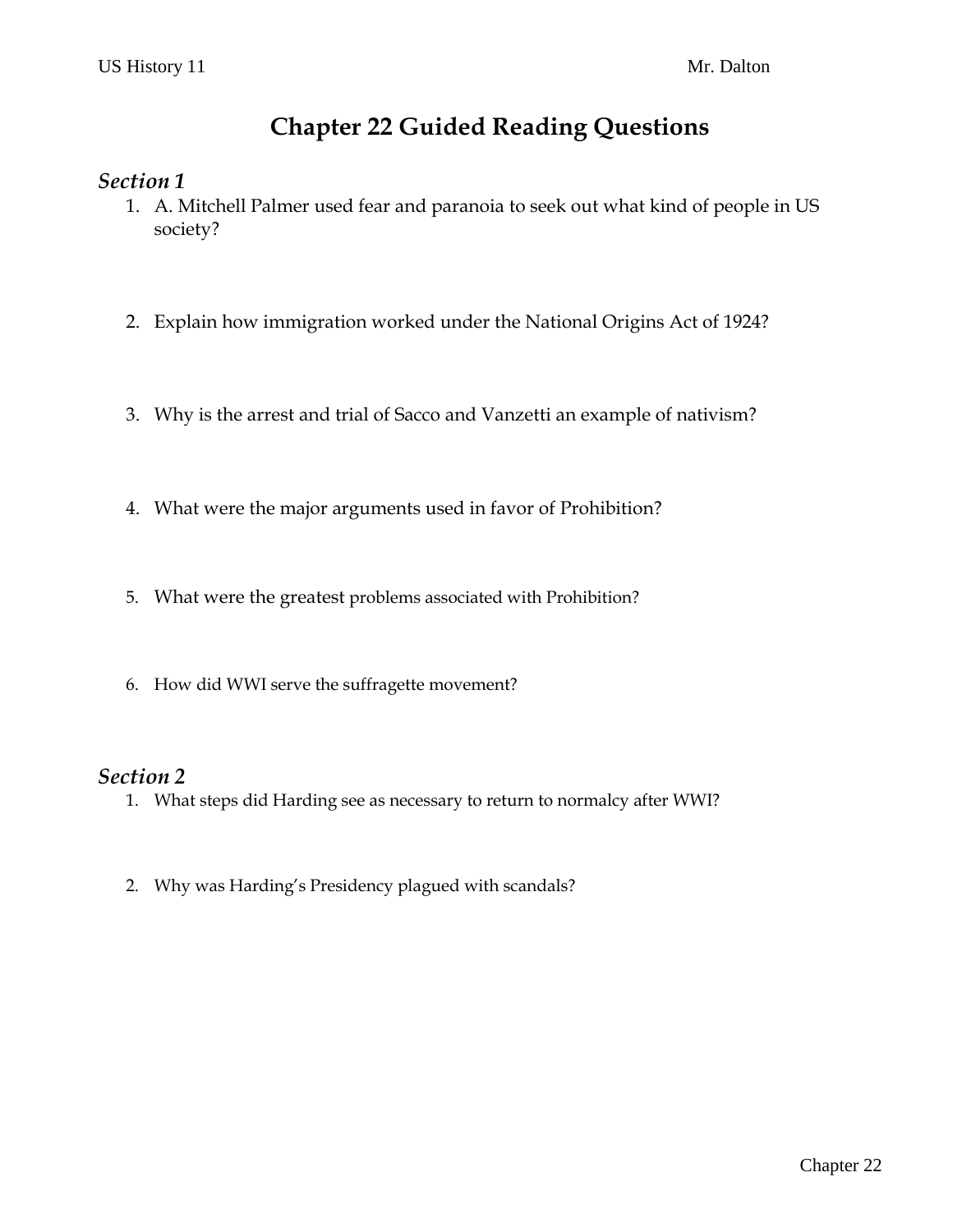### *Section 3*

- 1. How did Coolidge differ from Harding?
- 2. How did the government under Coolidge undo much of the work done by the Progressives?
- 3. What were the chief issues in the election of 1928?

#### *Section 4*

- 1. List 4 of the new technological developments that changed American life during the 20's.
- 2. How did Henry Ford revolutionize automobile production?
- 3. What type of financial practice led many Americans into debts they were unable to pay by the end of the 20's?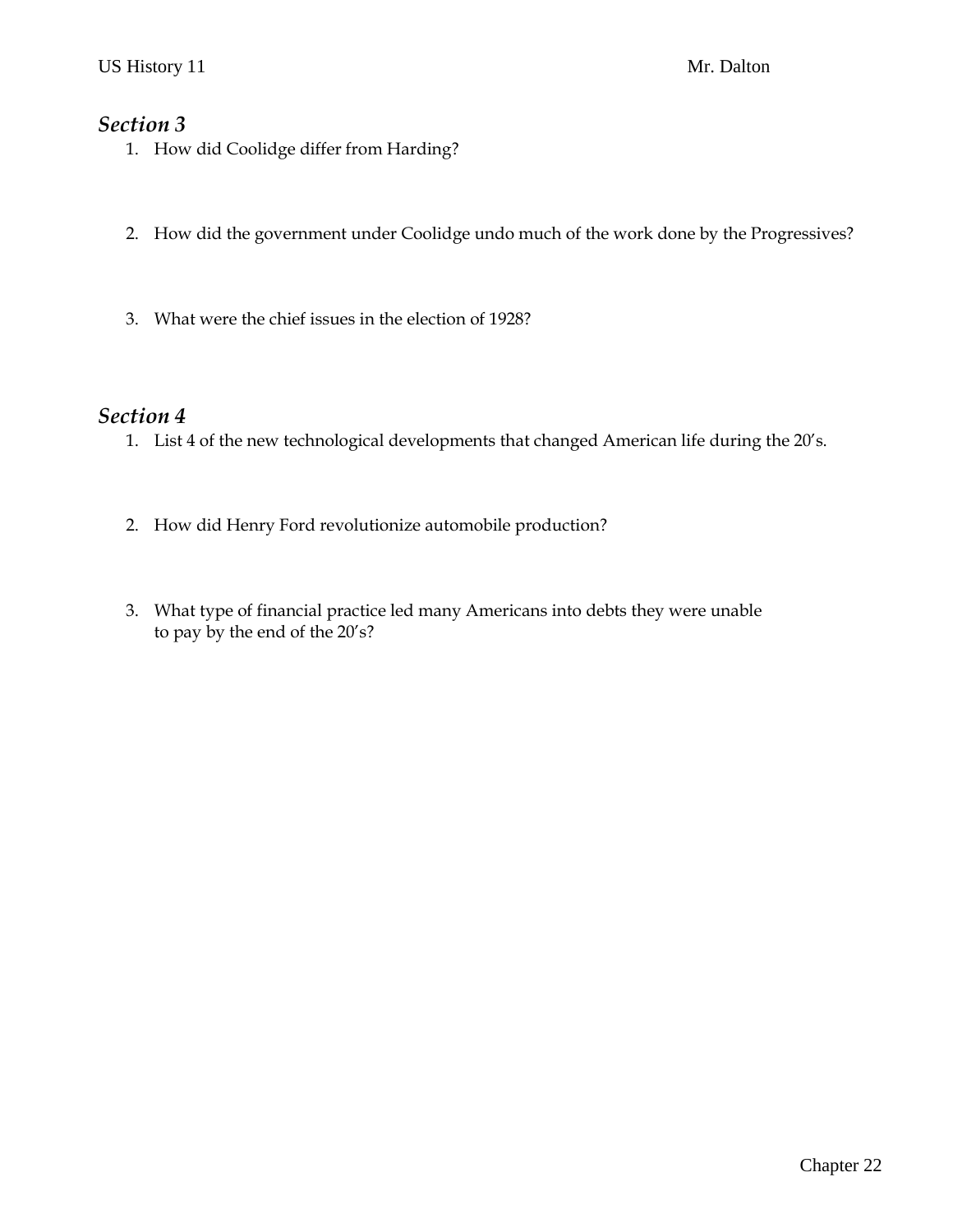# **Chapter 22 Vocabulary**

### *Section 1*

V.I. Lenin

Bolsheviks

Communists

Union of Soviet Socialist Republics

anarchists

Sacco & Vanzetti

Prohibition

Eighteenth Amendment

Nineteenth Amendment

## *Section 2*

Warren G. Harding

Calvin Coolidge

normalcy

Teapot Dome Scandal

### *Section 3*

Silent Cal

Herbert Hoover